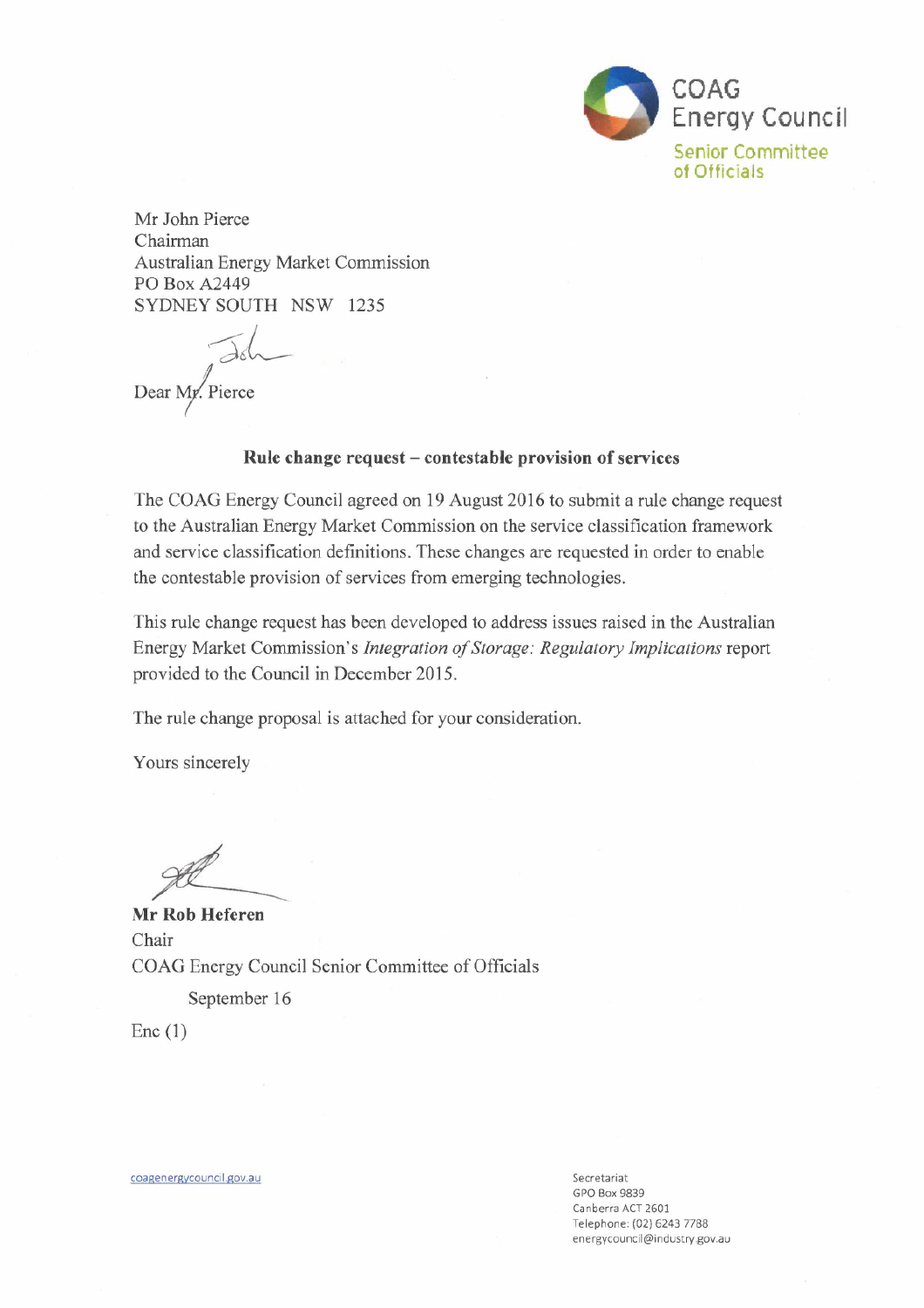# Rule change request to promote the contestable provision of services from emerging technologies

**Energy Market Transformation Project Team** 

19 August 2016

**COAG Energy Council**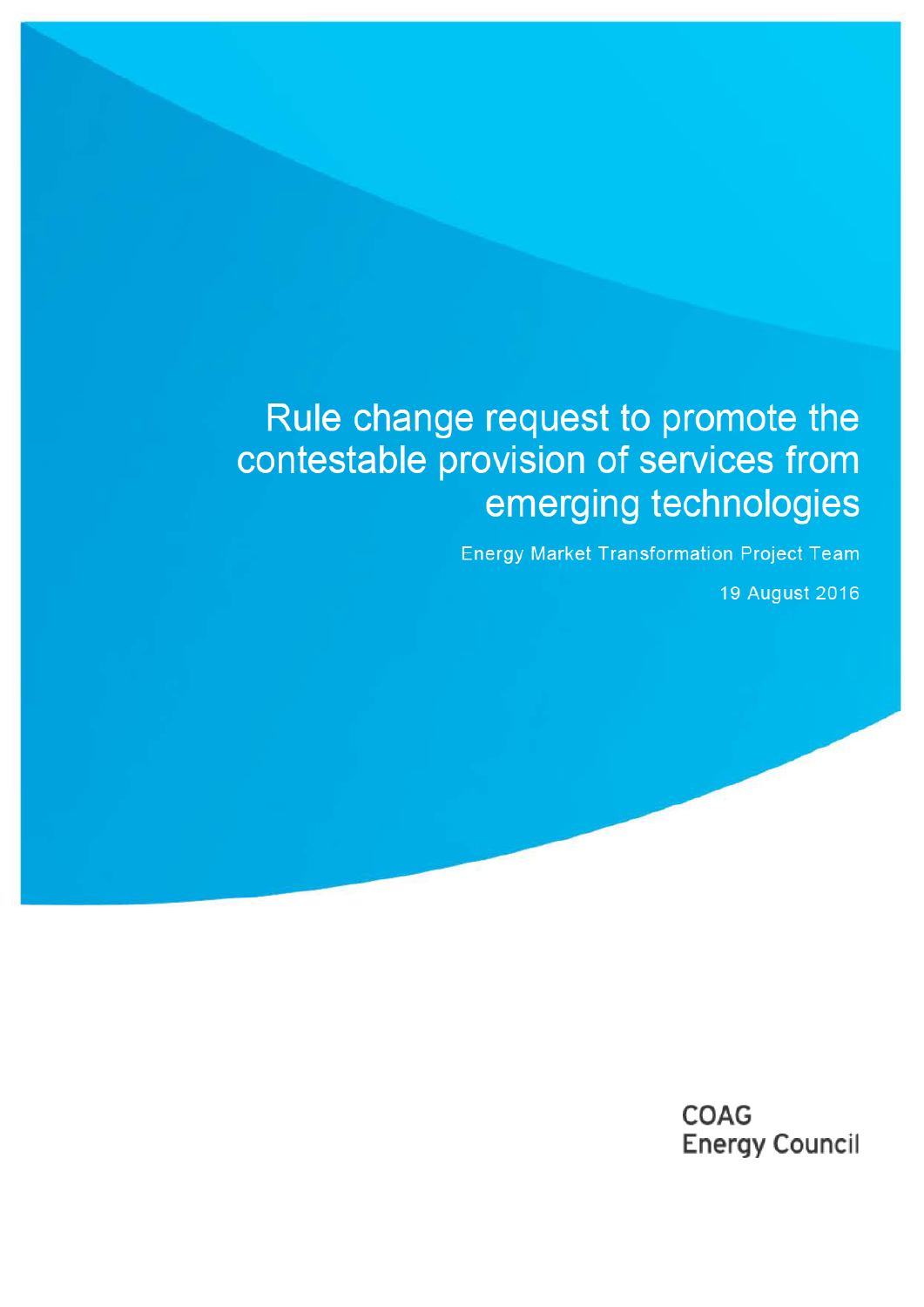## **Table of Contents**

| 2. |  |  |
|----|--|--|
| 3. |  |  |
| 4. |  |  |
|    |  |  |
|    |  |  |
|    |  |  |
| 5. |  |  |
| 6. |  |  |
|    |  |  |
|    |  |  |
|    |  |  |
| 7. |  |  |
| 8. |  |  |
|    |  |  |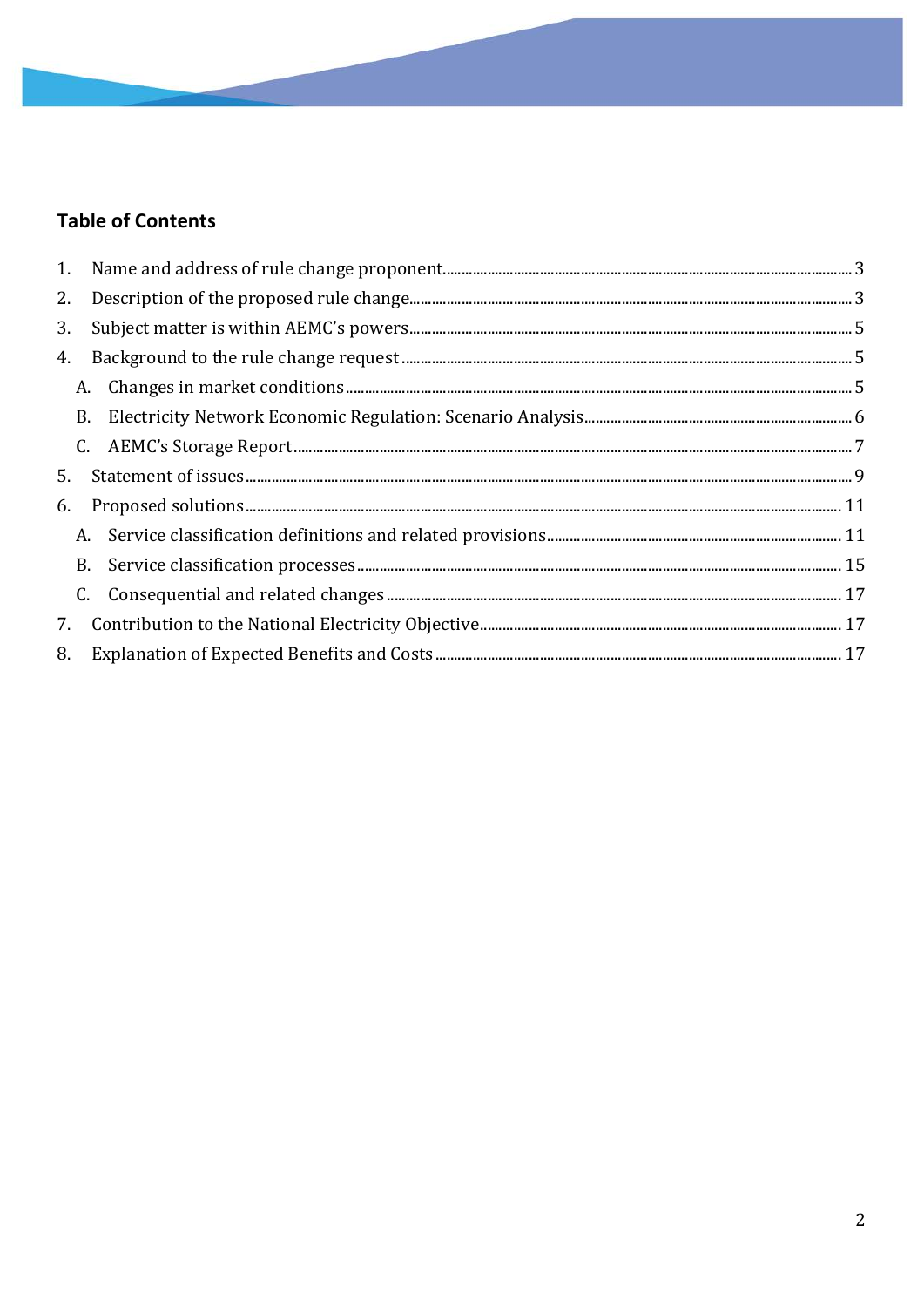## **RULE CHANGE REQUEST TO PROMOTE THE CONTESTABLE PROVISION OF SERVICES FROM EMERGING TECHNOLOGIES**

## **1. Name and address of rule change proponent**

COAG Energy Council Energy Council Secretariat GPO Box 1564 CANBERRA ACT 2601

## **2. Description of the proposed rule change**

This rule change request seeks to re-enforce the competition principle that services should only be regulated where competitive market forces cannot efficiently deliver those same services.

It seeks changes to the National Electricity Rules (NER or the rules) regarding new technologies that are becoming prevalent in the contestable market and capable of providing multiple services/revenue streams in *both* contestable and regulated natural monopoly markets.

For example, energy storage devices are capable of providing generation services into the wholesale electricity market, network support services that assist Distribution Network Service Providers (DNSPs) in providing network services, and in residential 'behind the meter' applications providing direct benefits to customers through increased self-generation and use, resulting in avoided electricity costs.

This rule change request seeks to promote the development of competitive markets for new technologies which are prevalent in the contestable market and capable of providing multiple revenue streams by:

- ensuring that, as a general rule, the service classification framework reflects the policy position that those technologies should be contestable services under the regulatory framework, unless it can be established that the competitive market is unlikely to efficiently and effectively deliver the service. It is anticipated this would only occur in a few exceptional circumstances;
- amending relevant service classification definitions and processes to enhance regulatory predictability with regard to:
	- $\circ$  the likely classification of new technology based services, including treatment where the technology is capable of providing multiple services across the market;
	- o addressing regulatory lag. For example, facilitating timely re-classification of services or classification of new services in order not to hinder the development of effective competition in relation to emerging technologies.

It is important to note, the changes are not intended to exclude DNSPs [and Transmission Network Service Providers (TNSPs)] from choosing to participate in contestable markets through an appropriately ringfenced entity. The Energy Council's (Energy Council) view is that consumers will benefit most from a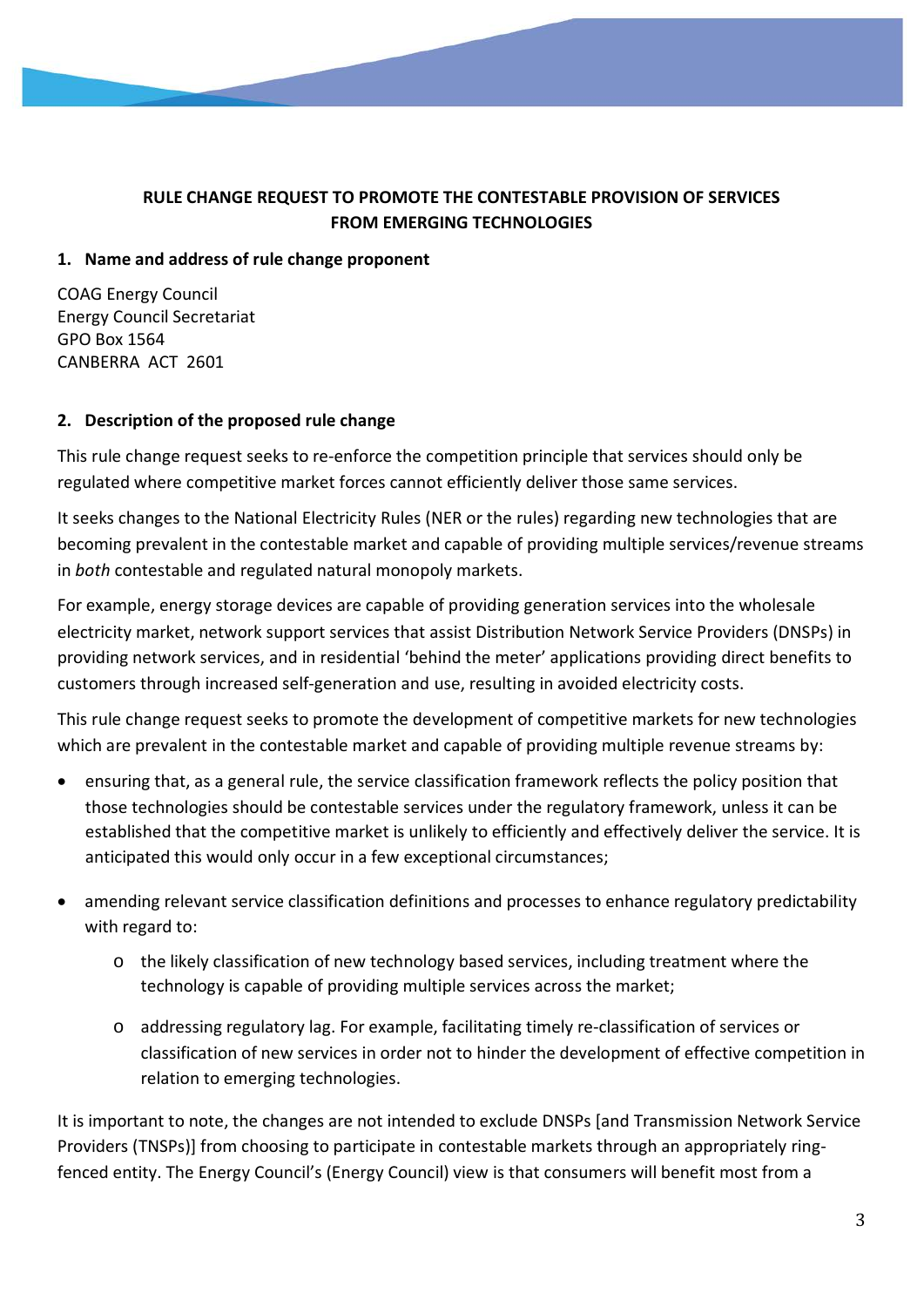market that fosters participation by all parties, subject to appropriate protections against misuse or potential misuse (for example, the threat of misuse is sufficient to deter entry) of market power.

The changes are also not intended to exclude regulated DNSPs from using new technologies to improve the quality of the regulated service and potentially reduce the cost of the regulated service for customers.

The rule change request therefore seeks to:

- a) promote effective contestable markets for new technologies where possible;
- b) improve regulatory certainty by enhancing the service classification process.

Energy Council requests that the Australian Energy Market Commission (AEMC) make necessary changes to the relevant provisions of the NER to achieve these goals. In the following pages, Energy Council highlights a range of issues within the rules which may require changes, and proposes broad solutions noting the complexity of issues to be considered.

The potential solutions proposed in this rule change request involve:

- A. **Amendments to service classification:** changes to clarify the boundaries of services that can be provided by a DNSP in their regulated capacity and to provide enhanced regulatory certainty around the likely treatment where technologies may provide multiple services i.e. in the regulated and contestable markets.
- B. **Amendments to the process for service classification:** service classification is currently conducted for each DNSP through the Framework and Approach (F&A) process. This has resulted in a business by business process that lacks transparency as to the Australian Energy Regulator's (AER) likely approach to service classification. There are also issues regarding inflexibility in service classification processes i.e. both with respect to the AER's discretion and timing for re-classification of services.

Energy Council recognises that the proposed changes outlined in this request may require consequential changes in other areas of the rules and encourages the AEMC to consider the flow-on implications.

Further, the solutions proposed in this rule change request focus on DNSPs. However, the AEMC is also requested to consider the equivalent parts of the regulatory framework for TNSPs in chapter 6A of the NER. Energy Council considers that most of the issues are equally relevant to TNSPs, although notes that there are some differences between the rules for DNSPs and TNSPs, particularly in the service classification arrangements.

Energy Council considers these proposed changes will help to support an effective transition to a more diversified and dynamic electricity market where consumers are being presented with more choices for their electricity supply. They are also consistent with Energy Council's desire to support enhanced competition and innovation in the electricity sector by re-enforcing the competition principle that services should only be regulated where competitive market forces cannot efficiently deliver those same services.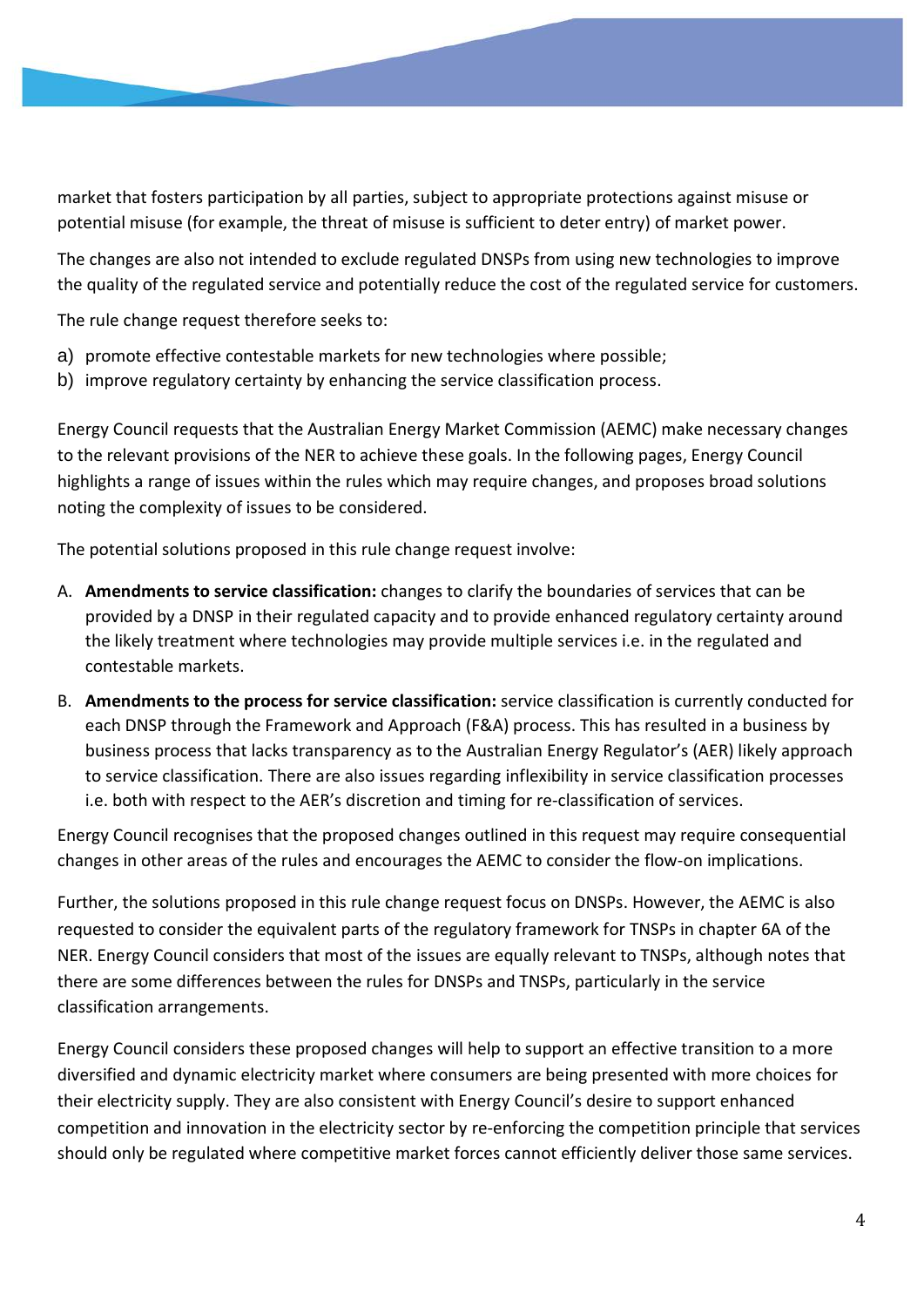The proposed changes will address issues identified in the AEMC's storage report.<sup>1</sup> These include the potential blurring of the boundaries between 'traditional' regulated network services and emerging 'nontraditional' services and an associated lack of regulatory certainty and confidence in the framework around the treatment of new types of technologies that are capable of providing multiple revenue streams.

The proposed changes go beyond the storage report recommendations in recognition that other technologies may raise similar challenges for the regulatory framework. As such the proposal seeks changes to ensure that the service classification and related provisions are technology neutral and sufficiently flexible to provide greater resilience and responsiveness to accommodate changing market conditions and technologies in the future.

In addition to responding to the storage report, proposed changes also seek to introduce improvements to the service classification process to enhance regulatory certainty and transparency and to drive a stronger focus on recognising the opportunity to move services from the regulated sector to contestable markets, where competition is developing.

## **3. Subject matter is within AEMC's powers**

Energy Council submits that this rule change request falls within the subject matter on which the AEMC may make rules.

Firstly, Section 34 of the National Electricity Law (NEL) empowers the AEMC to make rules to regulate the activities of persons (including Registered participants) involved in the operation of the national electricity system. The rule change request relates to clarifying the regulatory treatment for revenue and pricing purposes of the activities of DNSPs.

Schedule 1 of the NEL further elaborates on the specific subject matter for the rules including transmission and distribution system revenue and pricing rules (see clauses 15 to 24 and 25 to 26H) and the 'Specification and classification of electricity network services as direct control network services or negotiated network services' (clause 34A).

## **4. Background to the rule change request**

## *A. Changes in market conditions*

The Australian Energy Market Agreement, which underpins Energy Council's work, recognises that effective operation of an open and competitive national energy market will contribute to improved economic and environmental performance and deliver benefits to households, small business and industry. This recognises that liberalised competitive energy markets with low barriers to entry provide strong incentives for innovation, cost reduction and service delivery.

<sup>1</sup> Integration of Storage: Regulatory Implications, 3 December 2015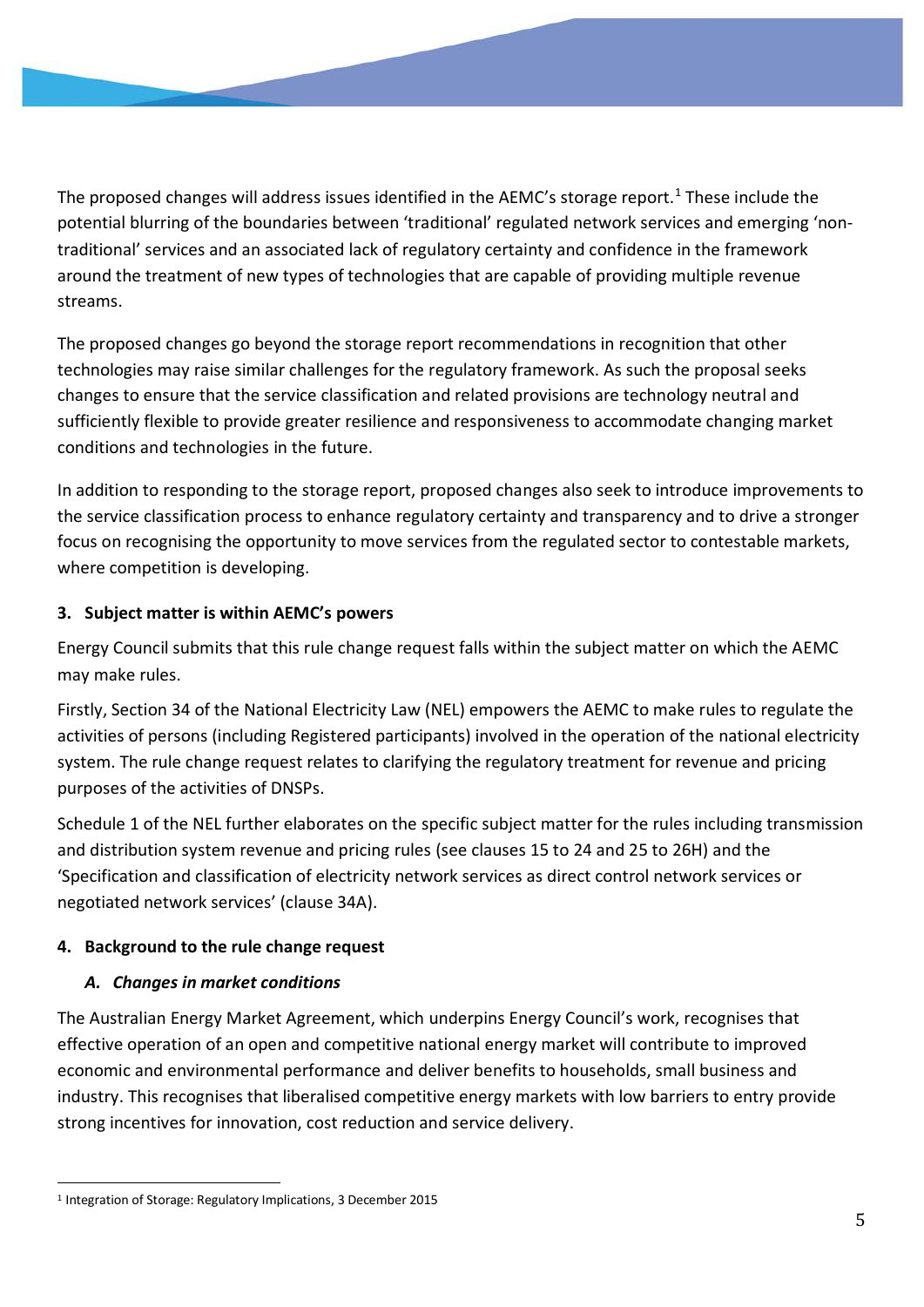It is widely acknowledged that new technologies and business models emerging in the electricity market have the potential to greatly expand the choices that consumers have to meet and manage their energy needs. It is also acknowledged that various market participants and potential new market entrants are likely to derive value from these new opportunities.

New technology based services could be provided by a regulated network business and have the potential to contribute to a more efficient regulated service. However, in many instances these services could also be provided by an unregulated entity with a business model that allows it to coordinate and monetise benefits for different parties in the electricity market.

Another issue is that new technologies are emerging that have the capability to provide multiple services/revenue streams across the electricity sector. For example, a storage device has potential to be used to dispatch energy into the competitive wholesale market; to provide network support as an input to the regulated network service; or in the contestable retail sector 'behind the meter' to offset the customers' retail load.

Energy Council notes that the main thrust of the Hilmer reforms in the 1990's was to separate out the 'natural monopoly' elements of the electricity market from competitive elements and to implement a vertically disaggregated market structure. However, the ability of new technologies to provide multiple services introduces complexities with respect to separation between regulated and competitive services, while maximising the benefits to consumers of new technology developments.

## *B. Electricity Network Economic Regulation: Scenario Analysis*

Advice to Energy Council in July 2015 on the outcome of stress testing the economic framework<sup>2</sup> recognised that changes underway in the electricity sector mean there is a growing need to consider electricity policy from a whole of system perspective, recognising that delivering the National Electricity Objective (NEO) through regulation may not always be compatible with enabling greater consumer choice. It noted that policy, therefore, needs to make sure that consumer empowerment and system efficiency policy objectives are aligned.

More specifically, Energy Council's stress test identified a number of potential barriers to development of competition in unregulated alternative service markets. In particular, the stress test questioned the timeliness of reclassification of services as contestable services in terms of the capacity to keep pace with market developments. The result was a recommendation to review whether the service classification framework is fit for purpose such that it will not hinder competition in alternative service markets and associated benefits to customers.3

<sup>&</sup>lt;sup>2</sup> Policy Advice to Energy Council, June 2015, Electricity Network Economic Regulation: Scenario Analysis.

<sup>3</sup> In the service classification process AER may consider the possibility of increased competition in traditional monopoly services or potential for competition in new types of services, and may decide not to regulate such services. Recognising competition takes time to emerge, the process provides for a transition path.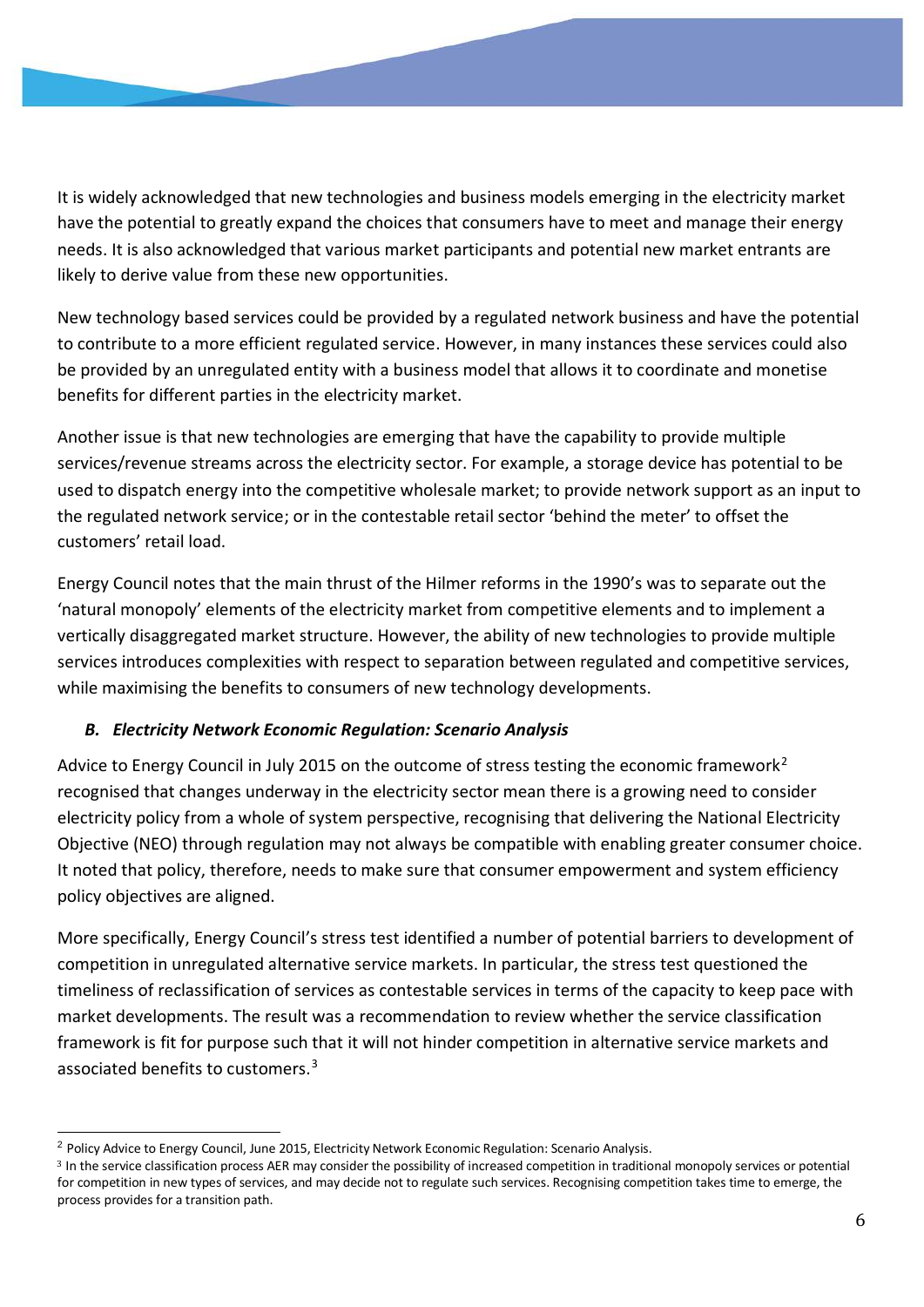## *C. AEMC's Storage Report*

On 3 December 2015, the AEMC delivered a final report titled *Integration of Storage: Regulatory Implications* (the storage report). The report was part of its new technology work program and focussed on whether the existing regulatory frameworks are sufficiently flexible to support the integration of new storage technologies – noting potential benefits for consumers and market participants alike.

The AEMC's storage report found that the ability to provide multiple services/revenue streams means storage has the potential to interact with the entire electricity sector, for example dispatching energy into the wholesale market, at the network level providing network support services or 'behind the meter' at the residential level offsetting the customers' retail load.

The report found that at a high level the NEL and NER approach to regulating DNSPs based on the service provided, rather than the asset, is consistent with a technology neutral approach and the framework is broadly capable of accommodating new-technology based services that are entering the market, including the potential for storage devices/investments to provide services in both the regulated and competitive market segments.

However, the AEMC process found that at a practical level, storage technologies (and other new technologies such as energy management systems) are having the effect of blurring the lines between the traditional regulated network service and new non-traditional services and that this is resulting in a lack of confidence in the existing framework, particularly with respect to:

- 1. the regulatory treatment of storage (and other new technologies that are becoming prevalent in the contestable market and capable of providing multiple services/revenue streams) – the report found regulatory uncertainty regarding the likely classification of services has implications for investment decisions in new innovative services by regulated DNSPs, competitive market players and new entrants
- 2. supporting competitive neutrality and confidence in new innovative markets that could benefit consumers – stakeholders considered that in a more dynamic and complex market, where new technologies can provide services across the sector and potentially provide multiple services/revenue streams, existing mechanisms used to separate regulated and competitive activities of DNSPs (for example, ring-fencing guidelines) may be insufficient to allay concerns about potential misuse of market power by DNSPs.

The AEMC's report noted that DNSPs are already showing interest in using storage capability on the network, including for network support (as an alternative to investment in poles and wires) and to assist with quality and reliability of supply.

The report also noted that there are already a number of players entering Australia's storage market and that this suggests that competitive market forces are developing such that any regulation of new technologies and services should be minimised to instances where there is clear evidence of market failure.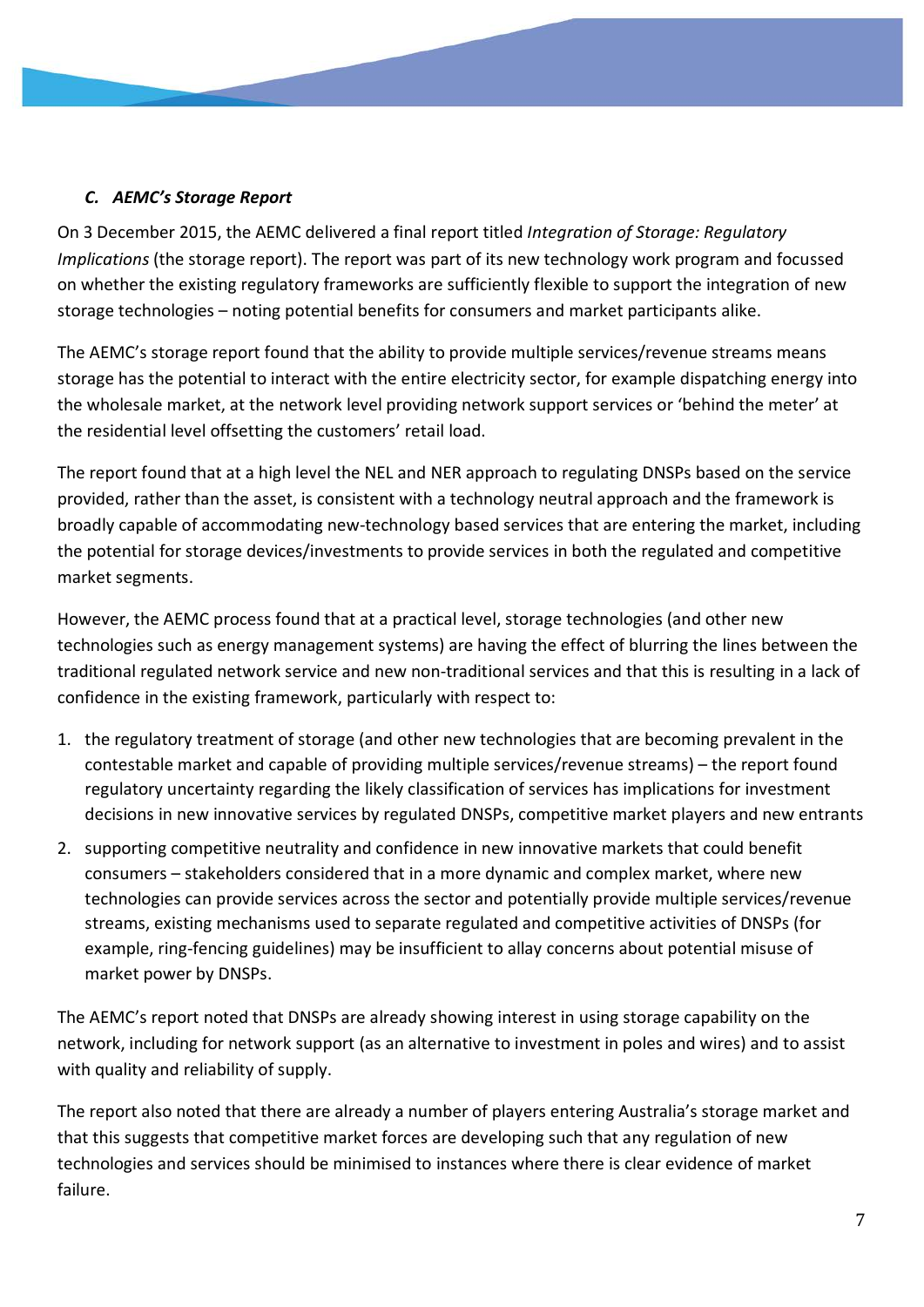The AEMC report recognised the need to ensure DNSP investment in storage services does not undermine competitive market developments, while ensuring at the same time that DNSPs are not prevented from employing these and other innovative technologies that could improve the quality and/or lower the cost of the core regulated service.

Additionally, the report noted that the NEM regulatory framework is designed to /should encourage efficient market-based outcomes and as such should not act as a barrier to whatever technology delivers the most cost effective service for customers.

Noting these issues, the AEMC storage report found that:

- 1. Storage services 'behind the meter' should as a general rule be treated as contestable and therefore be 'unclassified' by the regulatory framework and DNSPs should only be allowed to own storage 'behind the meter' through an effectively ring-fenced affiliate that ensures separation of contestable market activities from the provision of the regulated service.
- 2. Storage 'behind the meter' by a DNSP for network support should generally be sourced from the contestable market i.e. contracted from a third party or ring-fenced business.
- 3. Recognising the potential for storage technologies to contribute to an improved regulated service, there should not be a blanket prohibition on DNSPs investing in storage technology 'on their network' (as part of the regulated service) nor any absolute requirements for competitive procurement of services on the network as the existing incentives in the framework should lead DNSPs to select the most efficient procurement option.
- 4. Where a technology investment by a DNSP is capable of providing a mixture of services (i.e. regulated and contestable services), the regulatory framework should not create a barrier to customers/the market benefiting to the largest extent possible from the range of services/revenue streams. However, the AEMC noted such issues could largely be managed through current cost allocation, shared asset guidelines and ring-fencing requirements, which AEMC considered generally robust noting the latter are under review by the AER.

In order to implement the above findings, the AEMC specifically proposed:

- consideration of changes to service classification definitions
- clarifying the boundaries of services that can be provided by a regulated DNSP
- consideration of the potential need for cross-ownership restrictions in the NER4.

The AEMC noted this work should be conducted in tandem with the AER's review of the ring-fencing guidelines in 2016.

<sup>4</sup> Pg. 14, AEMC Integration of Storage: Regulatory Implications, Final Report, Dec 2015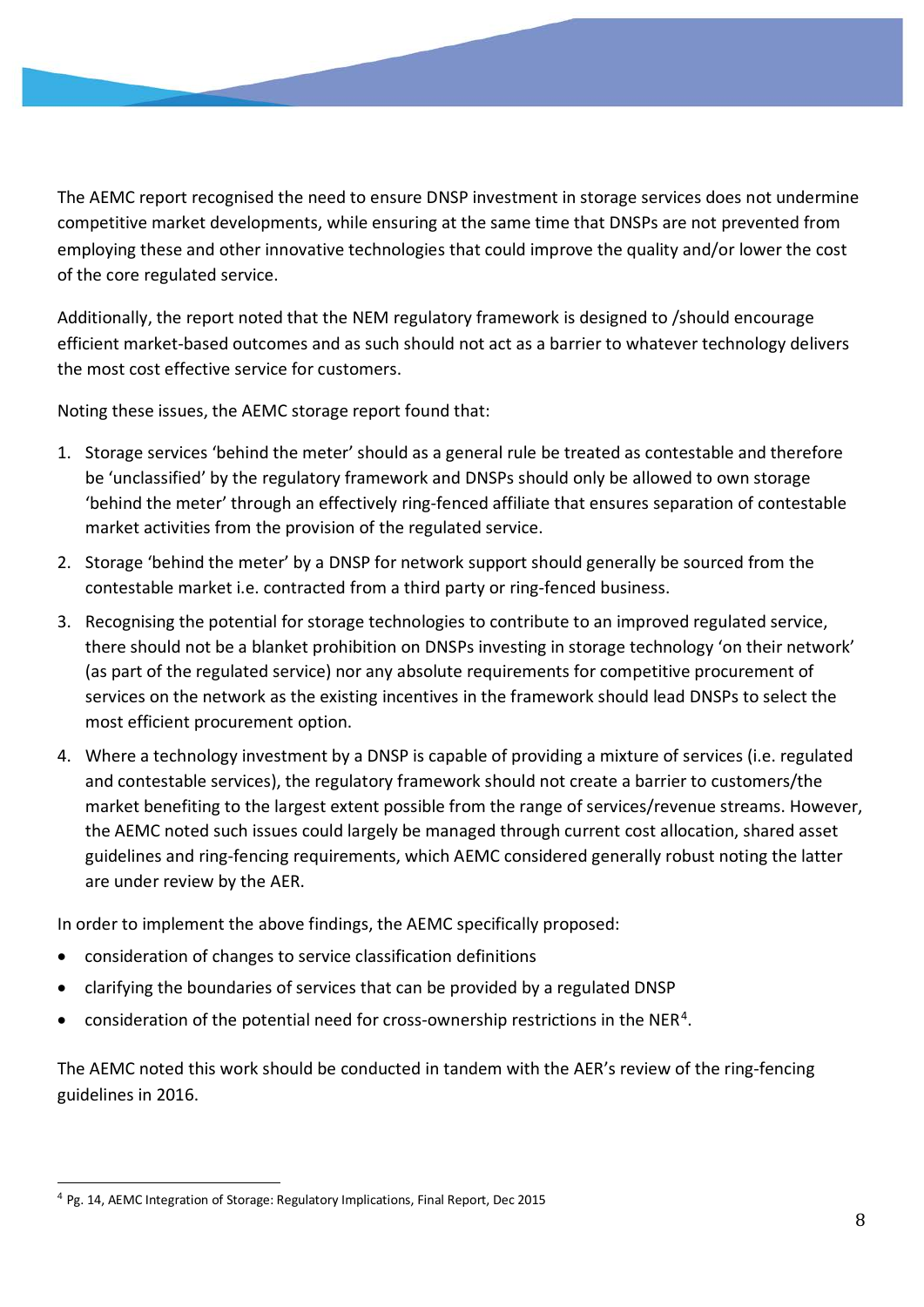#### **5. Statement of issues**

Energy Council seeks to support the development of competitive electricity markets with low barriers to entry which foster innovation, customer choice and support the delivery of efficient, low cost services to consumers. Regulatory frameworks and market designs need to enable adoption of new technologies and provide opportunities for increased competition where this leads to better outcomes for consumers.

Rapidly changing markets mean that traditional network services now have competitive alternatives which could provide more cost effective options to support network management and address network constraints, while providing additional benefits to consumers and the market. Recent developments with storage technologies, including reduction in costs and the development of innovative service models, demonstrate how quickly new competitive markets can emerge.

Regulatory frameworks need to enable the development of new contestable markets in a timely fashion and not provide unfair advantage to incumbents. The adoption of new technologies and services often require the development of innovative business models to monetise different revenue streams. For contestable markets to emerge, service providers need investment confidence that they can compete on a level playing field, and are not disadvantaged, or unnecessarily constrained from exploiting multiple revenue streams where the technology has this capability.

Energy Council supports the premise put by the AEMC that storage and similar new technologies that are becoming prevalent in the market and capable of providing multiple services/revenue streams should as a general rule be treated as contestable services in the regulatory framework.

However, Energy Council also agrees with the AEMC finding that there should not be a blanket prohibition on DNSPs investment in storage or other new technologies emerging in the contestable market.

Energy Council recognises there may be circumstances where competition takes time to develop, and that investment by networks in new technologies 'on the network' will support a more efficient investment and higher quality regulated network services.

Further, Energy Council considers there are likely to be some instances potentially in geographically isolated segments of the network where such investments 'behind the meter' by a DNSP might reasonably be part of the regulated service; that is in cases where it can be established that the competitive market cannot deliver the service within a reasonable period of time and regulated service provision is the only means by which customers could access the service and receive benefits. It is however expected that these circumstances would be the exception to the general rule.

Energy Council disagrees with the AEMC's proposal to consider imposing cross ownership restrictions on DNSPs under the national framework. This is because cross ownership restrictions are largely imposed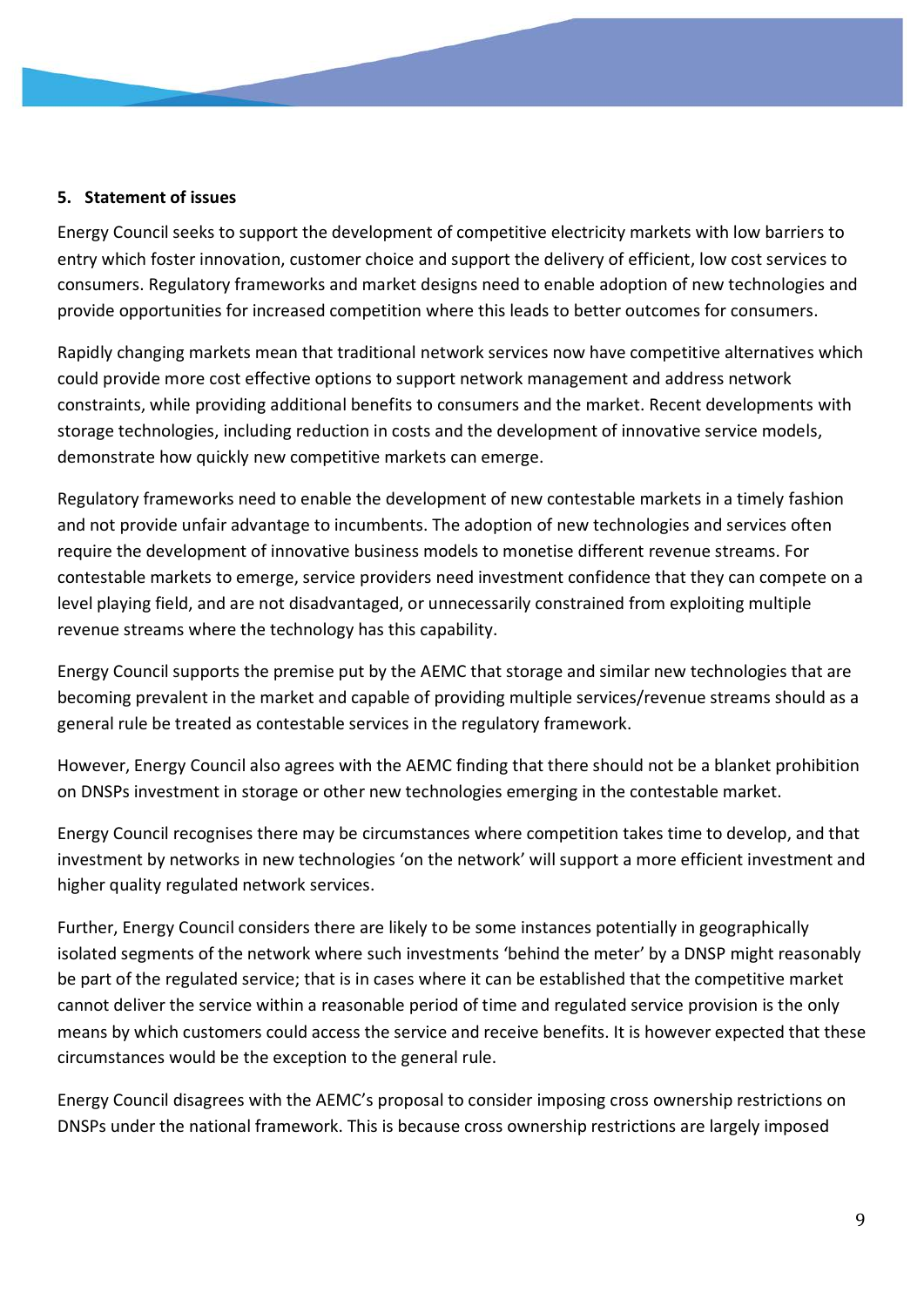by/or have links with state-based provisions or licence conditions<sup>5</sup> for network businesses. It is Energy Council's view therefore that any cross-ownership restrictions should more appropriately be considered by jurisdictions outside of the NER. Electricity network businesses are also considering options to reform their business models in response to changes in consumer preferences and technology options. Energy Council believes it is not appropriate to cut off options for network businesses to develop new businesses and new revenue streams.

This rule change request seeks to ensure that the above policy positions are implemented through changes to the service classification framework. The proposal is made on the basis that current service classification definitions and associated provisions lack sufficient clarity such that the absence of regulatory certainty with respect to the treatment of new technologies could have detrimental impacts for investment in new technologies in both the regulated and contestable market segments.

In addition to the issues identified by the AEMC, Energy Council has identified some issues with the service classification process that would benefit from changes to the relevant rules. These include:

- Concerns regarding the current business by business approach to service classification as required by the F&A process and a lack of clear guidelines, transparency and certainty around the AER approach.
- Concerns that the current rules limit the AER's discretion with respect to potential opportunities to reclassify services as contestable and are contrary to the policy aim of promoting development of effective competition over and above regulation of services.
- Concerns that the regulatory cycle may be too slow to respond with respect to potential for reclassification of services or regulatory recognition of new services and could potentially limit the emergence of new competitive markets.

Energy Council is conscious that allowing DNSP's to own new technology solutions as part of the regulated service could have potential detrimental impacts on the development of competitive markets. Energy Council also notes that the regulatory and market frameworks should support the most efficient provision of electricity services and optimisation of investments i.e. asset utilisation is maximised and there are not significant barriers to parties realising multiple services/revenue streams.

With respect to asset utilisation /optimisation, Energy Council broadly agrees with the AEMC finding that current cost allocation, shared asset and (soon to be revised) ring-fencing arrangements should be capable of enabling and managing the exploitation of multiple services/revenue streams. However, Energy Council believes there is a need to consider whether changes to the service classification definitions and related provisions could provide up-front certainty/transparency as to the likely regulatory treatment of investments that will provide multiple services i.e. in both the regulated and contestable markets.

<sup>5</sup> In some cases state-based ownership restrictions are reflected in state-specific ring-fencing guidelines grandfathered into the national regime, but these are to be replaced with a single national guideline.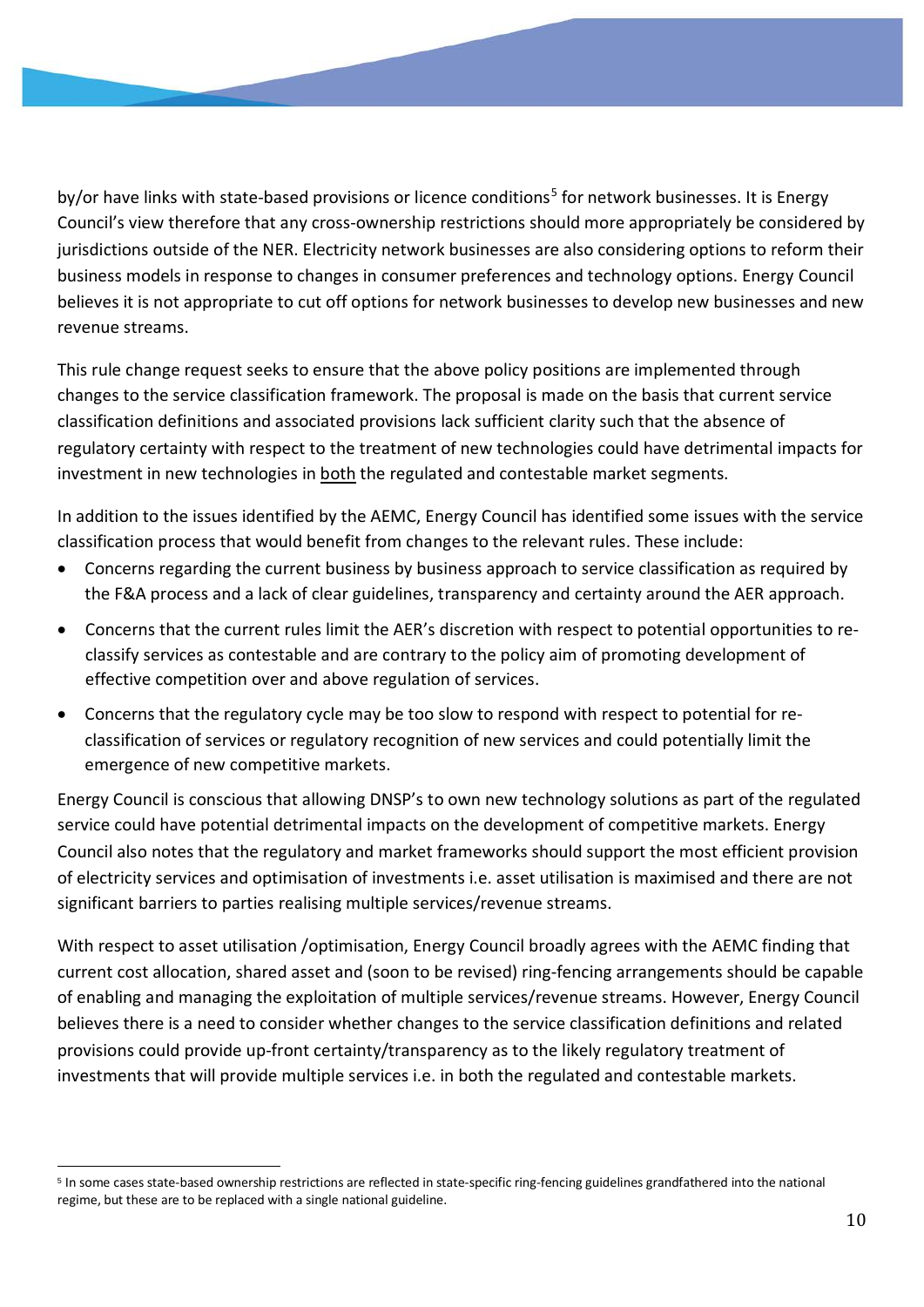With respect to the potential impacts on development of the competitive market and the issue of the DNSPs procurement approach, Energy Council agrees with the AEMC's finding that where a DNSP wants to invest in storage (and other technologies) 'behind the meter' to provide support for the regulated service, such services should be sourced from the competitive market i.e. from a third party or ring-fenced affiliate. Energy Council notes the AER's view<sup>6</sup> that it cannot currently impose a particular approach with respect to a DNSPs investment in distributed energy resources to manage a shared network issue, but that ring-fencing guidelines and the incentive mechanisms in the regulatory framework should work together to ensure that DNSPs choose the most efficient option.

With respect to DNSP investment in new technologies 'on the network' as part of the regulated service, Energy Council notes the AEMC's finding that this should be subject to the AER's usual service classification and that DNSPs should have sufficient incentives under the current framework to undertake the most efficient investment option.

## **6. Proposed solutions**

## *A. Service classification definitions and related provisions*

## Boundaries of services that can be provided by a DNSP

The AEMC's storage report found that a contributor to current uncertainty about the regulatory treatment of storage technologies (and potentially other new technologies) is the absence of a clear-cut delineation between the regulated and non-regulated parts of the energy market.

The following issues were identified as key contributors to the lack of clarity around the boundaries of the DNSP's regulated service:

- 1. Distribution services are currently very broadly defined as services provided by means of, or in connection with, a distribution system. The AEMC noted that the words 'in connection with' appear to imply the service does not itself need to utilise assets that fall within the scope of the distribution system<sup>7</sup> and that it potentially allows for services provided 'behind the meter' to be defined as a distribution service.
- 2. The lack of consistency between the AER's interpretation that services provided from storage 'behind the meter' would fall within the definition of a distribution service and the AEMC's preliminary finding that such services should be unregulated $8$ .

To address this issue, the AEMC proposed consideration of changes to more clearly define the DNSP's regulated network service based on the physical or spatial limitations of the distribution system itself. A

<sup>6</sup> Pg. 24, AER Electricity Ring-fencing Guideline – Preliminary Positions, April 2016

<sup>7</sup> Pg. 13, AEMC Integration of Storage: Regulatory Implications, Final Report, Dec 2015

<sup>8</sup> Pg. 58, AEMC Integration of Storage: Regulatory Implications, Final Report, Dec 2015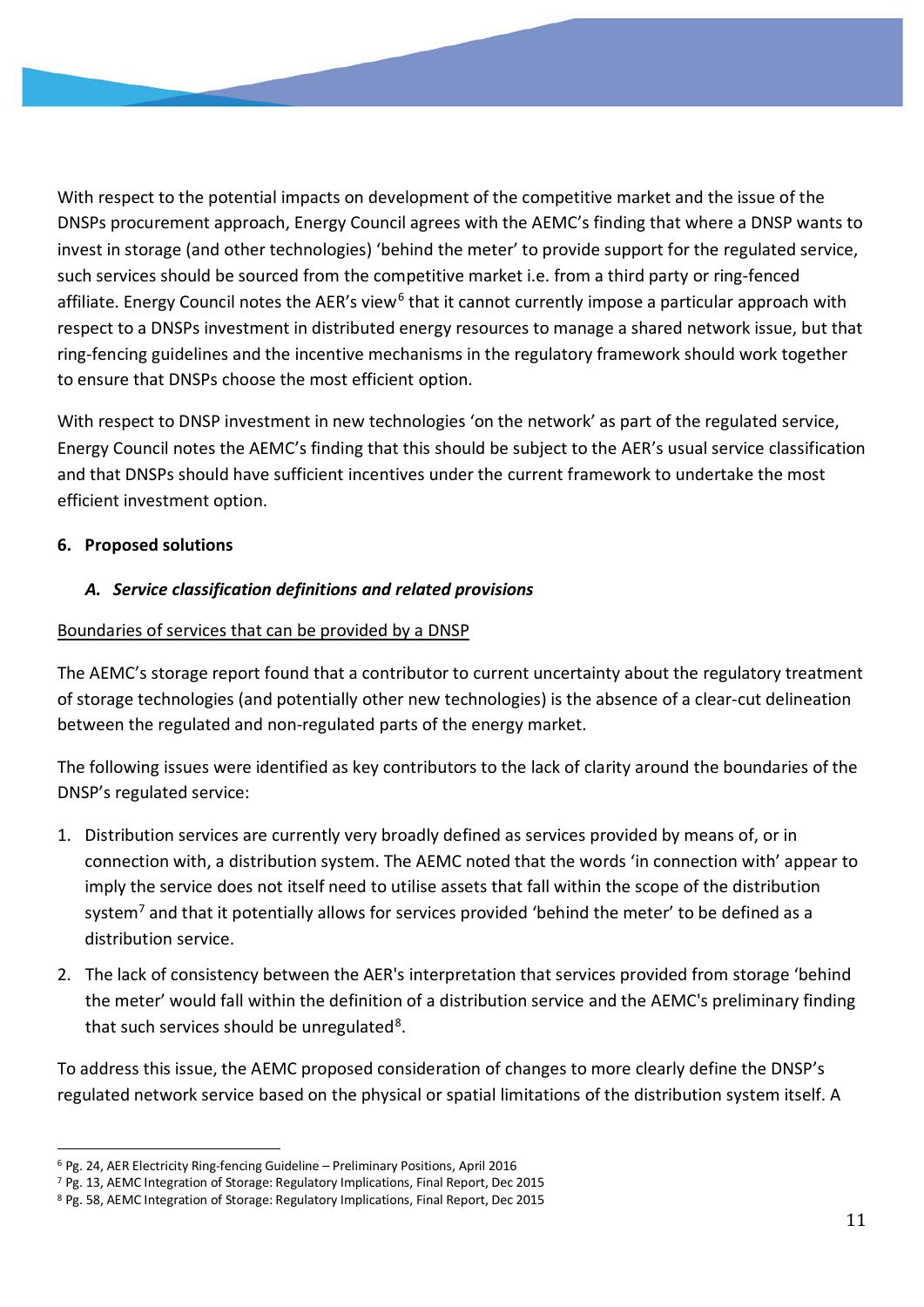key driver for this proposal appeared to be the AEMC's view that storage 'behind the meter' should always be a contestable service, i.e. provided by a third party or by a ring-fenced affiliate of the DNSP.

Energy Council considers a spatial approach has some logic because it links to one of the key reasons the network service is a natural monopoly i.e. the asset is not economic to duplicate. However, a spatial delineation may be overly simplistic in the context of current market developments where services are capable of being provided remotely and a focus on the physical asset (i.e. the distribution system) may be inconsistent with the service-based approach to regulation that is favoured by industry and Energy Council.

Energy Council notes the key challenge of accommodating new technologies into the service classification framework is that the investment may be capable of providing multiple services/revenue streams in both the regulated and contestable market; and the need at the same time to ensure the regulatory framework continues to provide strong separation of regulated and competitive services.

## Service classification definitions

While the AEMC's storage report found the current service classification definitions are capable of accommodating new technologies, such as storage, it also highlighted that the ability for new technologies to be classified as providing or being capable of providing a distribution service (and therefore be one that may be subject to economic regulation) is at odds with the policy intent that storage and other new technologies that are becoming prevalent in the contestable market and capable of providing multiple services/value streams should as a general rule be contestable. The AEMC therefore recommended consideration of clarifications to the service classification definitions.

It is important to understand the role of service classification. Service classification determines whether economic regulation will apply to the DNSP's various services and the form of any price controls that will apply.

The starting point for service classification is to determine whether the service falls within the definition of a 'distribution service'. Under the NER, a distribution service is a service provided by means of, or in connection with, a distribution system.

In classifying distribution services, the AER must have regard to the 'form of regulation' factors in the NEL<sup>9</sup>. These factors provide guidance to the AER in deciding whether a service has the characteristics of a service that should be regulated, such as barriers to entry, the relative market power of networks and customers, the availability of substitute services, and the information available to networks and customers in coming to agreements.

<sup>9</sup> Section 2F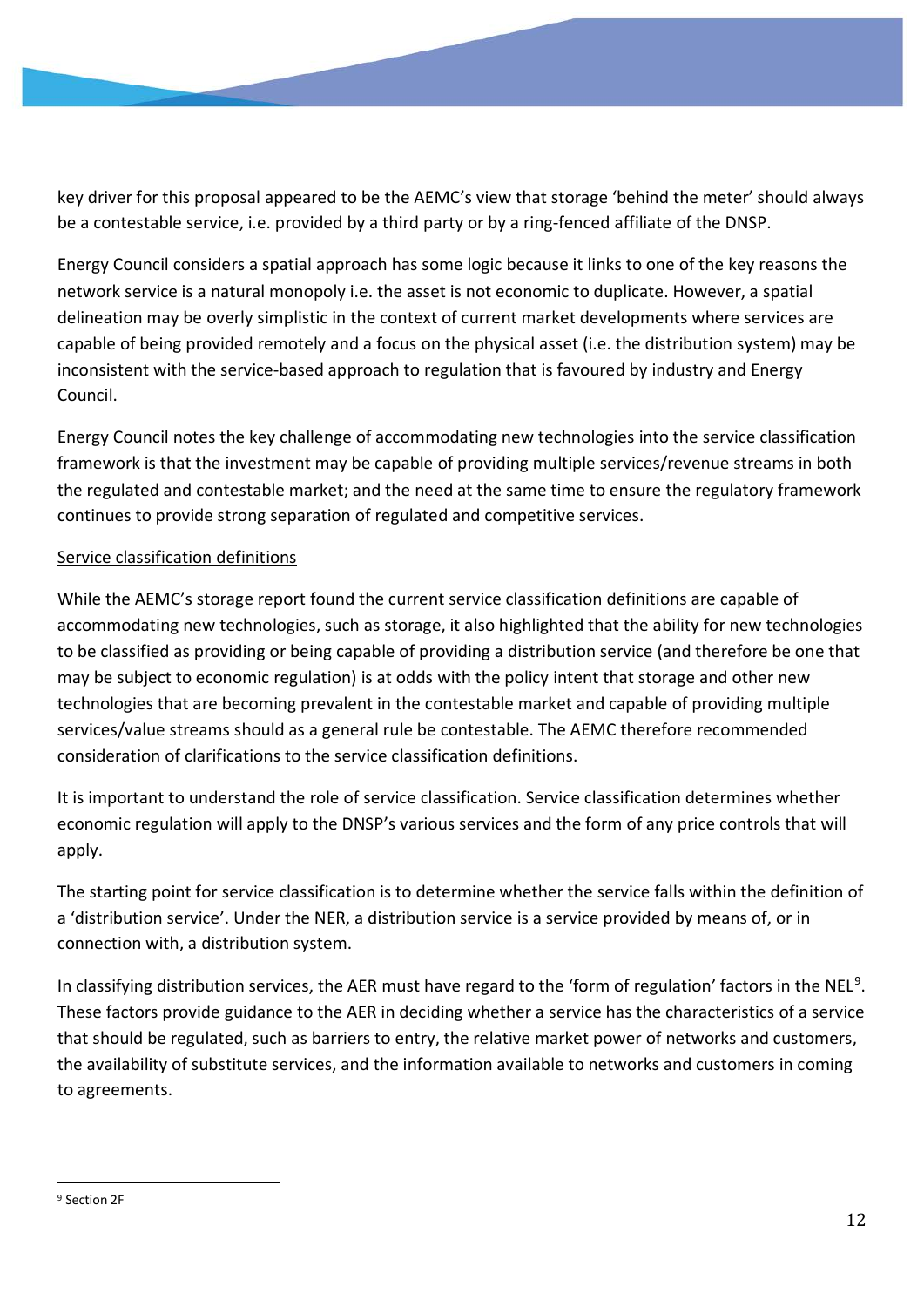Because these factors are in the NEL, the AEMC is not able to amend them. However, the form of regulation factors are an important part of the service classification process, because they are the basis of the AER's decisions on whether a service should be regulated. The AEMC should advise Energy Council on whether the form of regulation factors remain appropriate in the context of changes in the electricity market and its deliberations on the issues in this rule change.

Once the AER makes a decision on the distribution services that should be regulated, the NER allows the distribution service to be classified as either a 'direct control service' or a 'negotiated distribution service'10 - the former being a service for which prices will be determined under a form of control set by the regulator, the latter only involving negotiation of pricing in accordance with requirements in the NER and arbitration in the event of a dispute. The NER then provides for sub-classification of 'direct control services', as either a 'standard control service' (SCS) or as an 'alternative control service' (ACS) which affects the form of price control that the AER can impose.

While the NEL definition of a *distribution service* has a functional characteristic (it refers to a distribution service provided by …a distribution system) the service classification definitions mentioned above do not refer to the characteristics of the service; instead they refer to either the manner in which the DNSP can recover the costs associated with providing that service; or having that classification because they are not classified as another type of service. Energy Council considers this approach is potentially contributing to a lack of clarity in the definitions and what services are actually captured, as well as their practical application.

A case in point is that the NER defines SCS as a direct control service that is subject to a control mechanism based on a DNSP's total revenue requirement; and defines an ACS as a distribution service that is a direct control service but not a standard control service*.*

Currently the AER classifies an SCS as the services of a monopoly provider that are central to provision of the shared network and relied on by most customers. However, the important distinction between SCS and ACS services is that the DNSP must recover the cost of providing SCS services by averaging them across all customers (i.e. smeared ' postage stamp' pricing applies), while ACS services are customer specific and charged on a per customer basis to those that directly benefit from the services. The implications for development of competition of classifying services is that the smeared pricing of SCS services in effect rules out third parties from competing to provide those same services, while the per customer prices for ACS services opens up the possibility for other parties to compete to provide the service.

<sup>&</sup>lt;sup>10</sup> The NER also allows the AER to not classify the services i.e. an unregulated service.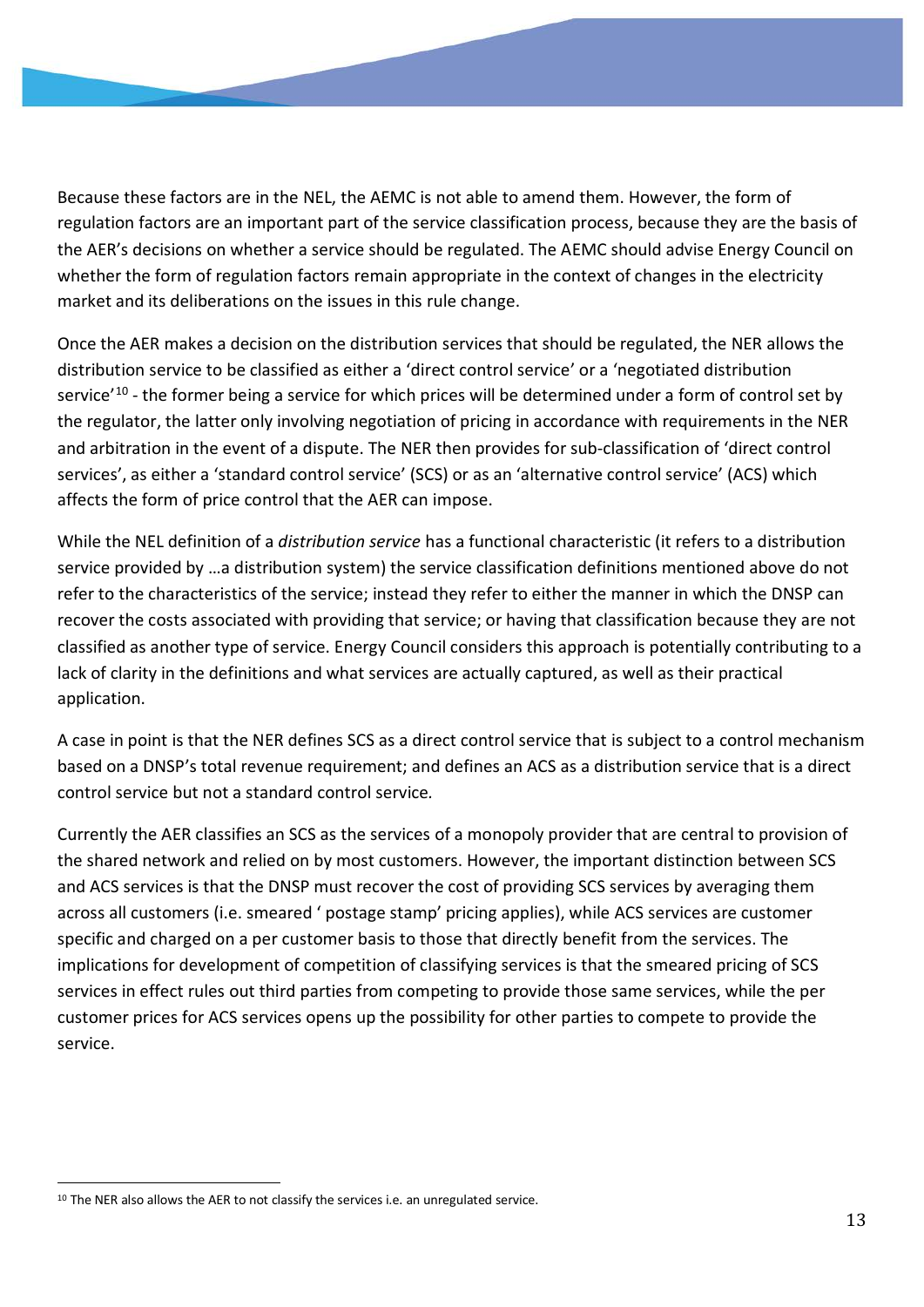Given the issues raised above, and acknowledging that the service classification definitions operate in concert with Rules 6.2.1 and 6.2.2, Energy Council requests that the AEMC considers changes to the service classification definitions and related provisions in the NER necessary to:

- A. implement the policy intent that new technologies that are becoming prevalent in the contestable market and capable of providing multiple services/revenue streams should as a general rule be classified as contestable services i.e. unclassified under the regulatory framework
- B. reflect Energy Council's position that there should not be a blanket prohibition on services provided by these new technologies being classified as regulated where this can be reasonably justified (e.g. where the technology will entirely be used for network support or where competition does not exist)
- C. ensure the SCS definition (and/or associated rules) more clearly reflect the intent that the relevant services (or allowable inputs to SCS services) must have natural monopoly characteristics
- D. reflect the growing number and complexity of services in the electricity market, including if possible the capability of new technology investments to provide multiple services i.e. in both the regulated and contestable markets with a view to enhancing certainty for market participants and new investors
- E. provide more clarity and certainty around how the AER interprets and applies the service classification definitions and associated rules (see sections below).

#### Rules favouring the status quo

Rules 6.2.1 and 6.2.2 of the NER are the key rules guiding the AER's decisions on classification of services. Energy Council proposes changes to the wording of Rules 6.2.1(d) and 6.2.2(c)(3) and (d) to remove prescription around the AER's consideration of services that have previously been regulated which Energy Council believes favour the status quo.

The wording in these rules provides the AER with limited discretion over reclassification of services and the rules are framed contrary to the policy aim of promoting development of effective competition over and above the economic regulation of services.

Energy Council also notes the limitations on the AER's discretion reflect the context for their development and are no longer warranted. That is, the rules were developed as part of a process to transfer economic regulation from jurisdictional regulators to a new national regulator.

Further, in a less dynamic market a more static or conservative approach to classification of services may have been appropriate. However, in a changing marketplace changes to the rules to allow the AER more discretion on re-classification of services would allow a more proactive approach to moving services out of economic regulation, and would also likely stimulate greater debate in the market on potential for contestability of services.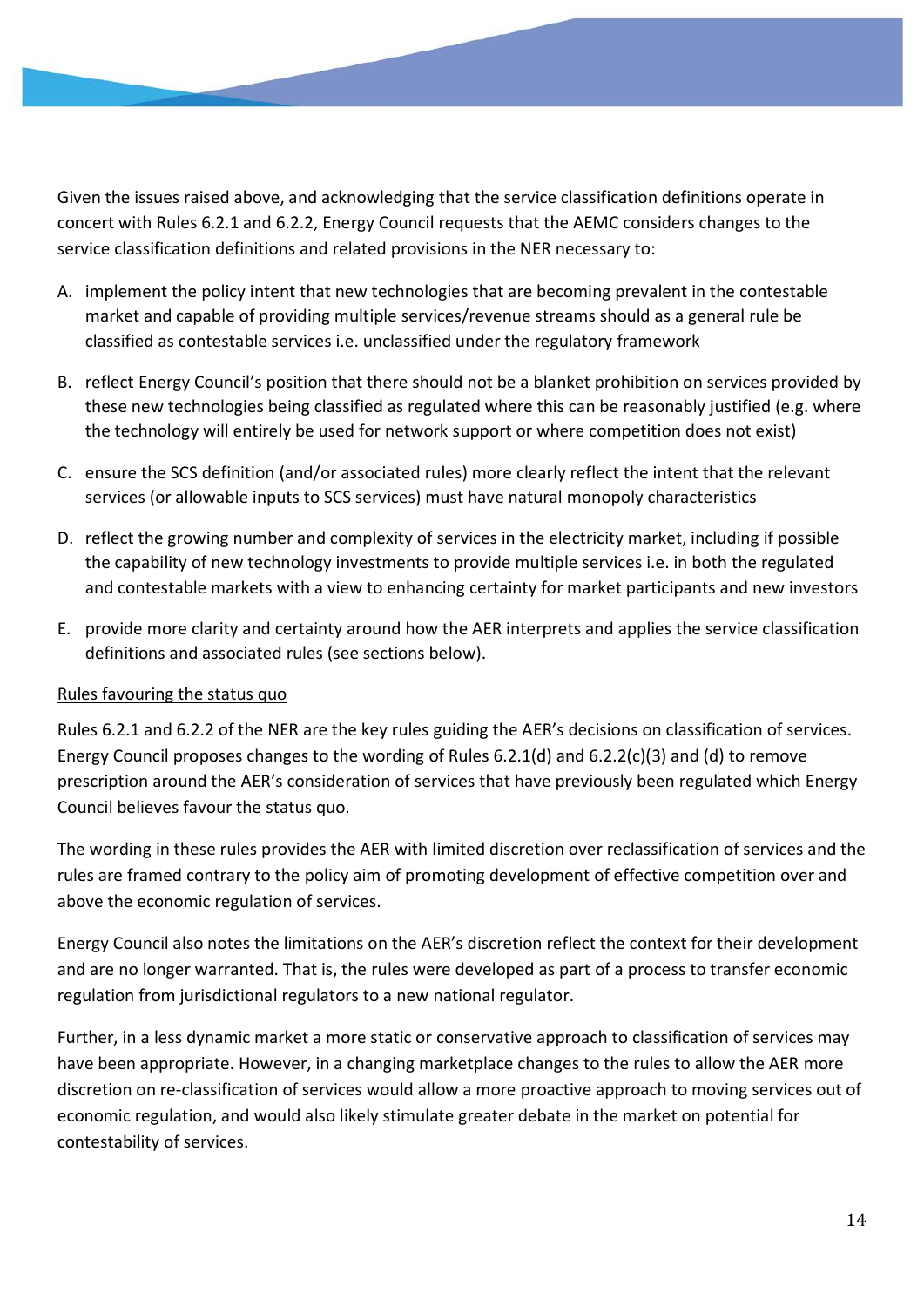## *B. Service classification processes*

#### Service classification guidelines

Under the current NER the AER considers service classification on a case by case basis as part of its decision on the F&A which establishes various parameters at the outset of each individual network businesses' determination. Hence, the AER's most recent F&A decisions reflect the AER's latest policy on its practical application of the service classification framework, including the definitions. This arrangement has resulted in a business by business approach to service classification and a lack of transparency and certainty around the AER approach.

The F&A process aims to provide an evidence base for the AER's decisions by including a process of calling for stakeholder submissions. However, Energy Council notes the F&A process is network specific and understands that it can often attract limited engagement from stakeholders. This is likely because the F&A process is conducted very early in the determination process when stakeholders are ill-prepared to participate and/or there may be limited understanding amongst some stakeholders that this process underpins what services will and will not be regulated.

Energy Council proposes that the NER be amended to require the AER to develop and maintain a Service Classification Guideline setting out the AER's standard approach to applying the service classification framework. Energy Council considers such a change would enhance transparency, consistency and regulatory certainty for stakeholders.

Energy Council also proposes that the development of, and any amendment to, the new Service Classification Guideline should be subject to the Distribution Consultation Procedure already provided for in the NER so that there is broad consultation on the Guideline. The AER should be required to consult with other interested parties as part of this process, in addition to the usual parties that it must consult under the Distribution Consultation Procedure (as is currently the case for consultation on the ring-fencing guidelines). A single<sup>11</sup>, dedicated process that is subject to proper consultation would be more effective in engaging stakeholders than the current arrangement of individual processes for each determination process. It would promote a more robust dialogue on service classification issues and ultimately enhance transparency and promote consistency in regulatory treatment.

It is noted that service classification would still be considered as part of each specific F&A process, with the focus of deliberations being the relevant application of the guideline to that network business. With a view to enhancing regulatory certainty and consistency of approach, it is proposed the guideline would be binding unless the AER considers an alternative approach is clearly more appropriate.

<sup>&</sup>lt;sup>11</sup> It is recognised that some jurisdiction specific considerations/variations may be needed due to differing policy positions on contestability of services.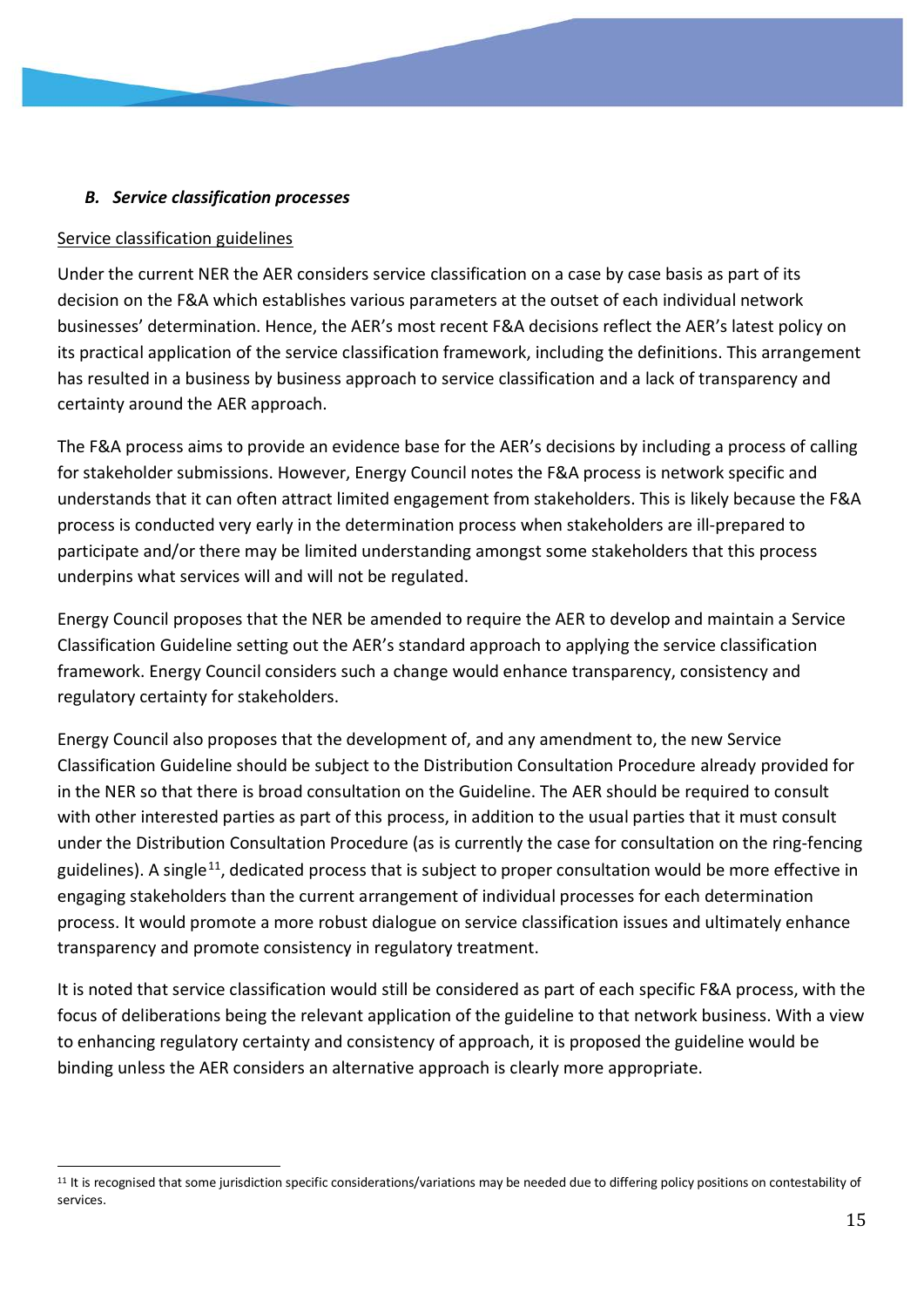## Regulatory lag in the timing of service classification

Energy Council's 2015 stress test of the economic framework identified 'the timing of regulatory recognition' as a potential barrier to development of competition in alternative service markets. It was considered that a regulatory lag in the opportunity to re-classify services could negatively impact the development of effective competition.

Similarly, Energy Council is concerned about a potential gap in that any new services introduced 'withinperiod' are unregulated and there is potentially a window of opportunity for the DNSP to use its monopoly advantages to restrict development of competition for those services. Noting the AER's new ring-fencing guideline has potential to address the default treatment of new services, Energy Council encourages the AEMC to monitor the issue as it evolves in the ring-fencing review.

Given the pace of change in new technologies, the current process may not be sufficiently flexible. Currently, service classifications are determined as part of the F&A process approximately two years before the regulatory control period commences and are then locked-in for the regulatory period, which generally has a minimum period of five years. This means that towards the end of a regulatory period, service classifications may have been determined up to seven years ago and may no longer reflect current market conditions and the emergence or potential for competition in the service.

Energy Council therefore proposes that the NER be amended to specify under what circumstances withinperiod classification decisions may be appropriate and the process involved, including the parties that could initiate a within-period process to consider re-classification<sup>12</sup>. A within-period re-classification may be appropriate, for example, for both new services and for existing services where market conditions indicate a change of classification would provide benefits. A need for re-classification could also be triggered as a consequence of changes to the Service Classification Guidelines, the process for which would reasonably consider opportunities for early/mid-period implementation of relevant changes.

Energy Council recognises that there are significant potential complexities and flow on implications of changing service classifications within a regulatory period, for example changes to allowed revenues and prices would be preferable through a mechanism that is established at the time of the determination, which would allow for within-period adjustment without a full re-opening of the determination. It is Energy Council's view however that there is considerable potential benefit for consumers from removing or reducing the regulatory lag of classification decisions.

Energy Council notes the AEMC may wish to consider addressing a within-period mechanism in the proposed Service Classification Guideline.

<sup>&</sup>lt;sup>12</sup> It is noted that a regulatory lag in opportunities to re-classify regulated services benefits the DNSP and the DNSP would have little incentive to initiate a process that might result in benefits to the competitive market.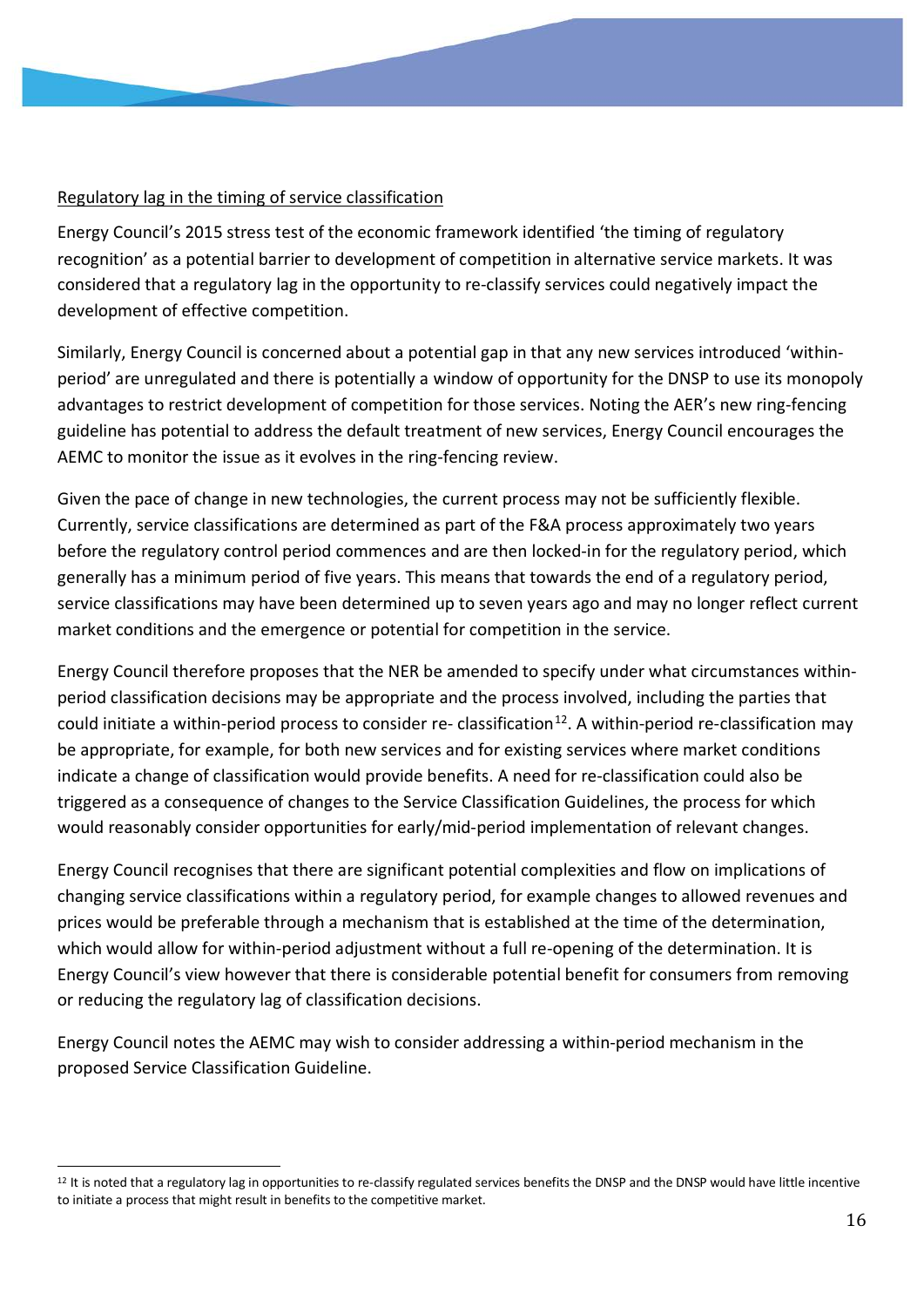## *C. Consequential and related changes*

Energy Council recognises that the proposed changes outlined in this request may require consequential changes in other areas of the rules and encourages the AEMC to consider the flow-on implications.

As noted in section 2 above, the AEMC is requested to also consider the equivalent parts of the regulatory framework for TNSPs in chapter 6A of the NER. Energy Council considers that most of the issues and proposed solutions outlined above are equally relevant to TNSPs. However, there are some differences between the rules for DNSPs and TNSPs, in particular the service classification and ring-fencing arrangements, which will mean there will need to be differences in how the proposed solutions are implemented for TNSPs.

## **7. Contribution to the National Electricity Objective**

Under section 7 of the NEL, the NEO states:

"The objective of this Law is to promote efficient investment in, and efficient operation and use of, electricity services for the long term interests of consumers of electricity with respect to

- (a) price, quality, safety, reliability and security of supply of electricity
- (b) the reliability, safety and security of the national electricity system."

The relevant aspects of the NEO for the purposes of this rule change request are the efficient investment in and use of energy services for the long term interests of consumers with respect to price, quality and reliability of supply.

The changes proposed by Energy Council will contribute to the achievement of lower cost, higher quality and more reliable supply outcomes through supporting greater contestability in the delivery of those services where competition exists.

The rule changes will contribute to enhanced regulatory certainty for investors and lower barriers to entry for third parties to offer contestable services. This will support increased consumer choice in electricity services which will drive innovation and lower cost outcomes for consumers.

It aims to avoid investment in underutilised assets, by supporting arrangements where the revenue streams which flow from technologies, such as storage, can be fully monetised and captured by the market and consumers.

## **8. Explanation of Expected Benefits and Costs**

The changes outlined above are intended to create a level playing field for competitive services that substitute for some of a customer's need for distribution network services. The changes should also allow distribution network businesses to access these services either from competitive providers where these are available, or directly where there are no competitive alternatives. Energy Council expects that this will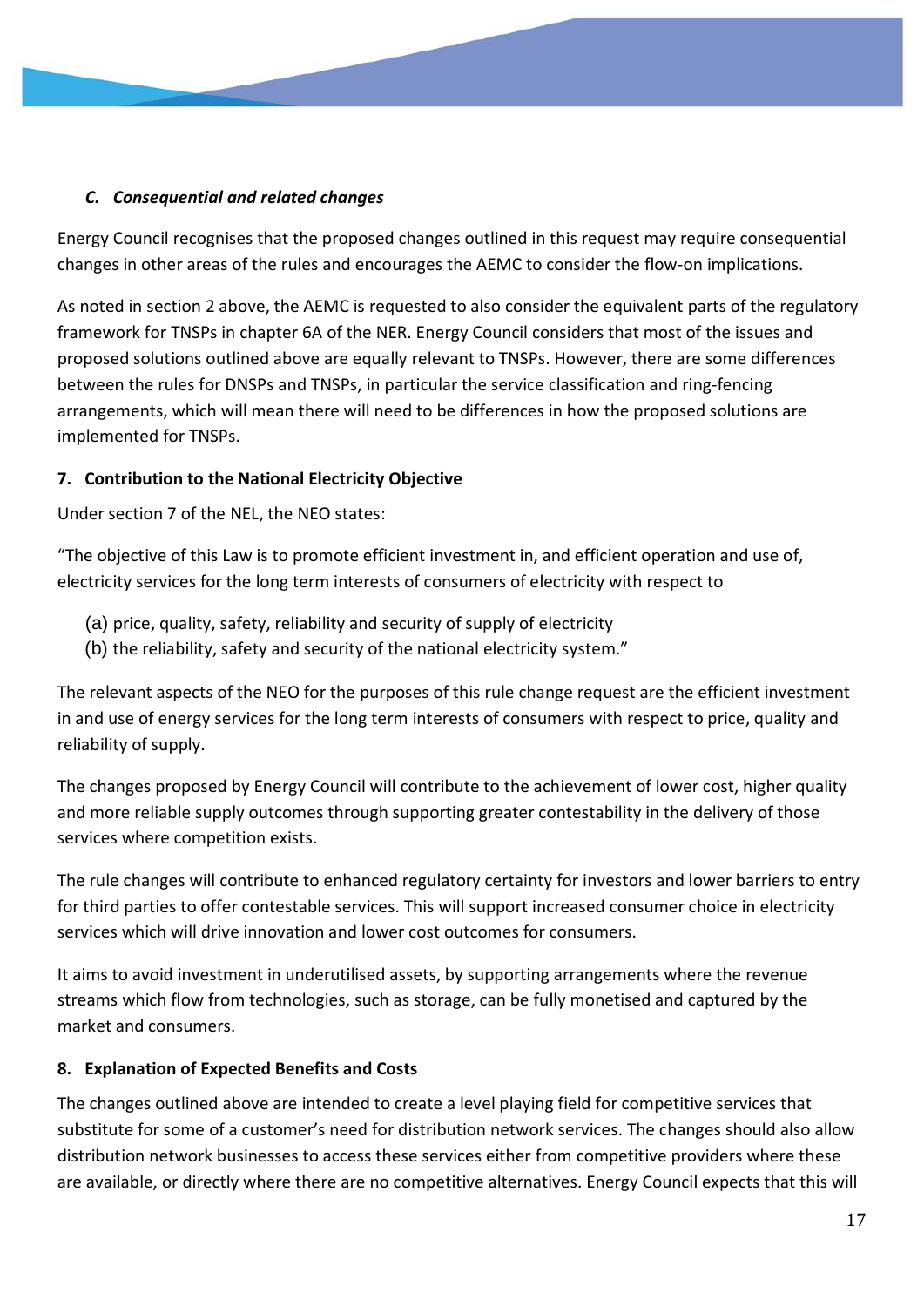improve the efficiency of investments in network services, by providing benefits to parties along the electricity supply chain.

In cases where competition takes time to develop, or where customers are for some reason unable to exercise choice, the changes will ensure regulated networks are not prohibited from investing in new technologies that could improve the standard of the regulated service for these customers.

## *End-use customers*

Electricity end-use customers would:

- be presented with an increased range of innovative energy supply options
- be able to choose the options that best reflect their preferences.

Improving opportunities for consumer choice in the electricity market will improve signals about how customers value electricity services and the investments needed to deliver these services.

#### *Providers of competitive services*

For customers to access these benefits, companies developing competitive services need to be viable, which requires access to markets. The changes outlined above would support development of a viable competitive services market by creating:

- a level playing field for access to end-use customer markets
- access to markets to provide services to regulated businesses.

## *Electricity retailers*

Electricity retailers may also choose to enter markets to provide competitive services to customers. These retailers would benefit from the proposed changes in the same way as other competitive service providers.

#### *DNSPs*

Distribution network service providers are expected to benefit from:

- new options to procure services and improve the efficiency of providing distribution network services to customers
- greater certainty about the situations where direct investments by DNSPs in new services will be allowed, and revenue will be recovered
- opportunities to reform business models and enter competitive markets through ring-fenced businesses.